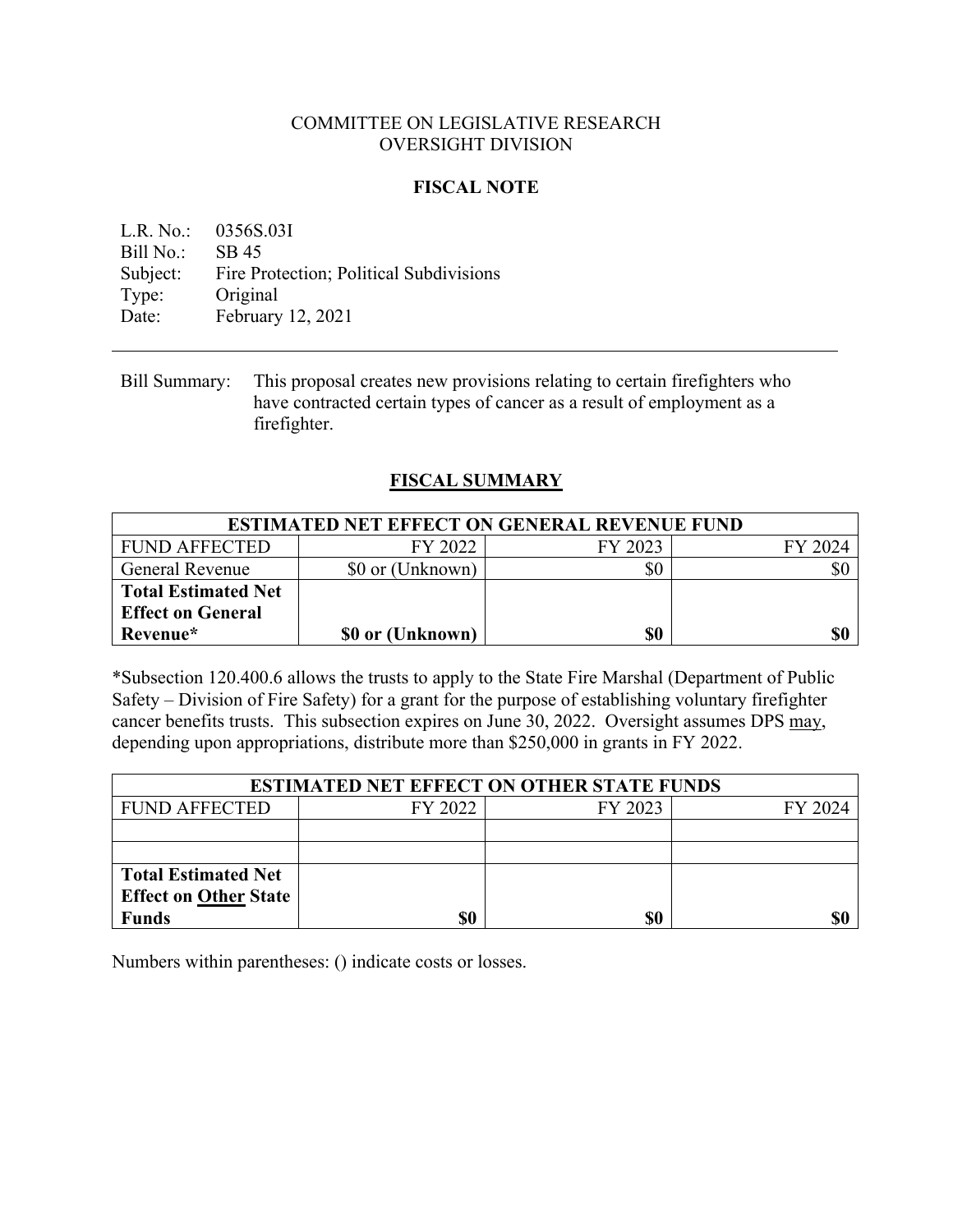| <b>ESTIMATED NET EFFECT ON FEDERAL FUNDS</b> |         |         |         |  |
|----------------------------------------------|---------|---------|---------|--|
| <b>FUND AFFECTED</b>                         | FY 2022 | FY 2023 | FY 2024 |  |
|                                              |         |         |         |  |
|                                              |         |         |         |  |
| <b>Total Estimated Net</b>                   |         |         |         |  |
| <b>Effect on All Federal</b>                 |         |         |         |  |
| <b>Funds</b>                                 | \$0     | S0      | \$0     |  |

| <b>ESTIMATED NET EFFECT ON FULL TIME EQUIVALENT (FTE)</b> |         |         |         |  |
|-----------------------------------------------------------|---------|---------|---------|--|
| <b>FUND AFFECTED</b>                                      | FY 2022 | FY 2023 | FY 2024 |  |
|                                                           |         |         |         |  |
|                                                           |         |         |         |  |
| <b>Total Estimated Net</b>                                |         |         |         |  |
| <b>Effect on FTE</b>                                      |         |         |         |  |

- $\boxtimes$  Estimated Net Effect (expenditures or reduced revenues) expected to exceed \$250,000 in any of the three fiscal years after implementation of the act or at full implementation of the act.
- □ Estimated Net Effect (savings or increased revenues) expected to exceed \$250,000 in any of the three fiscal years after implementation of the act or at full implementation of the act.

| <b>ESTIMATED NET EFFECT ON LOCAL FUNDS</b> |                   |                  |                  |  |
|--------------------------------------------|-------------------|------------------|------------------|--|
| FUND AFFECTED                              | FY 2022           | FY 2023          | FY 2024          |  |
|                                            |                   |                  |                  |  |
|                                            | \$0 or Unknown to |                  |                  |  |
| <b>Local Government</b>                    | (Unknown)         | \$0 or (Unknown) | \$0 or (Unknown) |  |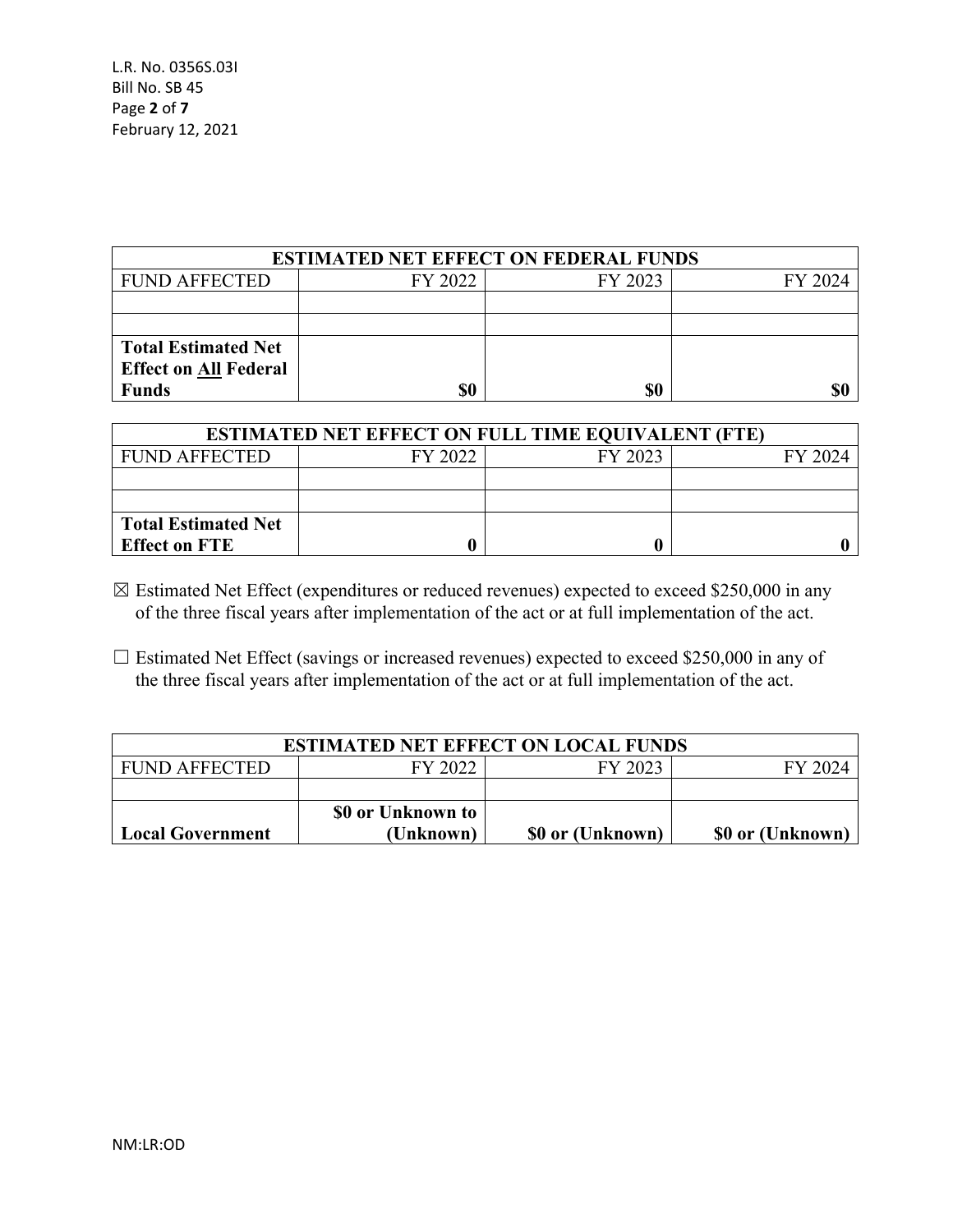L.R. No. 0356S.03I Bill No. SB 45 Page **3** of **7** February 12, 2021

## **FISCAL ANALYSIS**

### ASSUMPTION

Officials from the **City of Kansas City** assume the legislation could have a negative fiscal impact on Kansas City if it leads to an increase of workers' compensation claims. There is a concern in §320.400.02(12) which states that the employer's policies and benefits will treat a cancer diagnosis as on-the-job but that will not affect a workers' compensation determination. The city notes this section of the proposal to be contradictory.

Officials at the **City of Springfield** estimate the bill will impose additional costs of at least \$1,000,000 per year, although based on the language of the bill, the City cannot make a firm determination. Further, it is not clear how the proposed fund will interact with a political subdivision's insurers.

**Oversight** contacted the City of Springfield regarding the additional costs in their response. These costs do not relate to workers' compensation claims and the city has also revised their response from \$1,000,000 to \$500,000 in costs per year. This cost would occur should the city participate in a trust.

**Oversight** assumes this proposal creates new provisions relating to certain firefighters who have contracted certain types of cancer as a result of employment as a firefighter and allows local political subdivisions to set up a voluntary firefighter cancer benefits trust to make contributions into. A board of trustees (board) will oversee the administration of the trust. Oversight assumes actions by the board could result in unknown costs to local political subdivisions. Oversight assumes the local political subdivision would only establish a trust to benefit certain firefighters and the proposal could be absorbed within their current appropriations. Therefore, Oversight will assume a negative fiscal impact to local political subdivisions and will range the fiscal impact from \$0 (no trust established – bill is permissive) to an unknown cost (contributions into and administration of trust).

### Rule Promulgation

Officials from the **Joint Committee on Administrative Rules** assume this proposal is not anticipated to cause a fiscal impact beyond its current appropriation.

Officials from the **Office of the Secretary of State** notes many bills considered by the General Assembly include provisions allowing or requiring agencies to submit rules and regulations to implement the act. The Secretary of State's office is provided with core funding to handle a certain amount of normal activity resulting from each year's legislative session. The fiscal impact for this fiscal note to Secretary of State's office for Administrative Rules is less than \$5,000. The Secretary of State's office recognizes that this is a small amount and does not expect that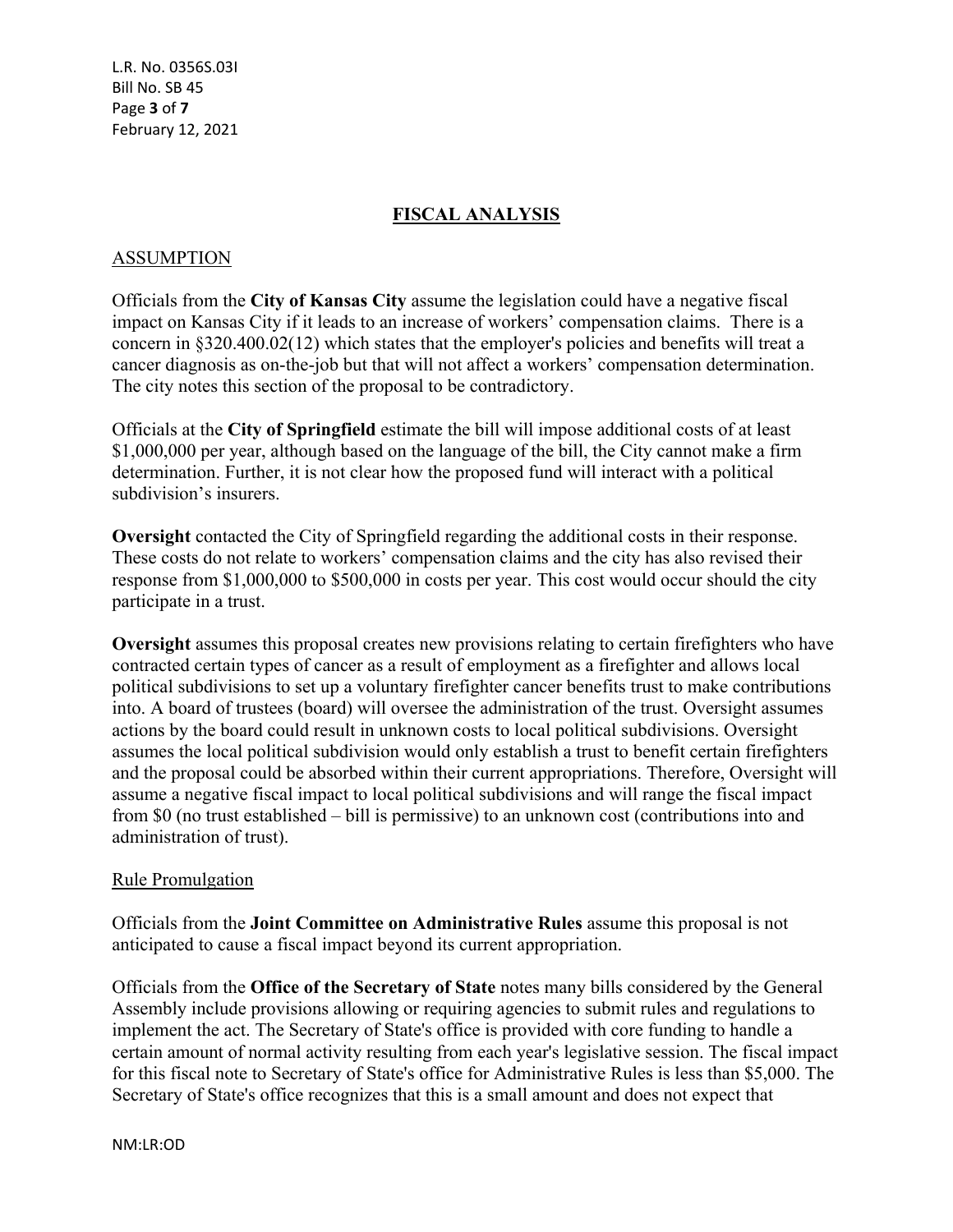L.R. No. 0356S.03I Bill No. SB 45 Page **4** of **7** February 12, 2021

additional funding would be required to meet these costs. However, we also recognize that many such bills may be passed by the General Assembly in a given year and that collectively the costs may be in excess of what our office can sustain with our core budget. Therefore, we reserve the right to request funding for the cost of supporting administrative rules requirements should the need arise based on a review of the finally approved bills signed by the governor.

**Oversight** assumes the SOS could absorb the costs of printing and distributing regulations related to this proposal. If multiple bills pass which require the printing and distribution of regulations at substantial costs, the SOS could request funding through the appropriation process.

Officials from the **Department of Health and Senior Services** and the **Attorney General's Office** each assume the proposal will have no fiscal impact on their respective organizations. **Oversight** does not have any information to the contrary. Therefore, Oversight will reflect a zero impact in the fiscal note for these agencies.

In response to similar legislation from this year, HB 760, officials from the **Department of Public Safety's Fire Safety** and the **Department of Labor and Industrial Relations** each assumed the proposal will have no fiscal impact on their organization. **Oversight** does not have any information to the contrary. Therefore, Oversight will reflect a zero impact in the fiscal note.

**Oversight** notes that according to subsection 6 of §320.400, the State Fire Marshall may set up a grant for the purpose of establishing a voluntary firefighter cancer benefits trust. This would be subject to appropriations by the General Assembly and the State Fire Marshall would disburse grants to the trust upon receipts of applications. This subsection will expire on June 30, 2022. Oversight has reflected the cost of this grant in the fiscal impact chart below.

Officials from the cities of **Ballwin**, **Bland**, **Claycomo**, **Corder**, and **O'Fallon** and the **Rolla Rural Fire Protection District** each assume the proposal will have no fiscal impact on their organization. **Oversight** does not have any information to the contrary. Therefore, Oversight will reflect a zero impact in the fiscal note.

**Oversight** only reflects the responses that we have received from state agencies and political subdivisions; however, other cities, counties and fire protection districts were requested to respond to this proposed legislation but did not. A general listing of political subdivisions included in our database is available upon request.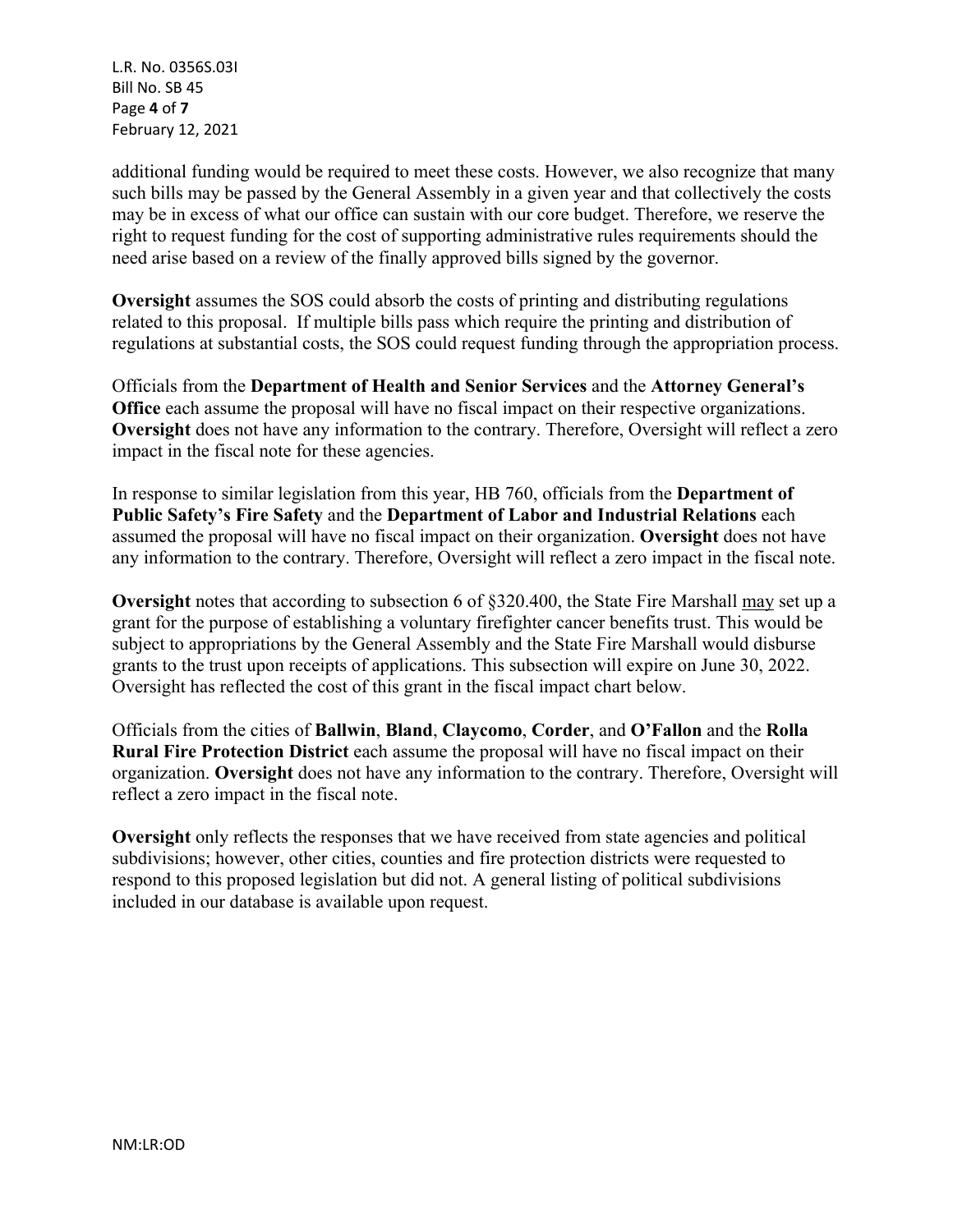L.R. No. 0356S.03I Bill No. SB 45 Page **5** of **7** February 12, 2021

| FISCAL IMPACT-            | FY 2022            | FY 2023           | FY 2024    |
|---------------------------|--------------------|-------------------|------------|
| <b>State Government</b>   | $(10 \text{ Mo.})$ |                   |            |
|                           |                    |                   |            |
| <b>GENERAL REVENUE</b>    |                    |                   |            |
|                           |                    |                   |            |
| Transfer Out – potential  |                    |                   |            |
| appropriation of funds to |                    |                   |            |
| DPS/DFS to set up a       |                    |                   |            |
| grant to establish a      | \$0 or             |                   |            |
| voluntary firefighter     | (Unknown)          | $\underline{\$0}$ | \$0        |
| cancer benefits trusts    |                    |                   |            |
|                           |                    |                   |            |
| <b>ESTIMATED NET</b>      |                    |                   |            |
| <b>EFFECT ON</b>          | <u>s0 or</u>       |                   |            |
| <b>GENERAL REVENUE</b>    | Unknown)           | \$0               | <u>\$0</u> |

| FISCAL IMPACT-                                      | FY 2022            | FY 2023                 | FY 2024                 |
|-----------------------------------------------------|--------------------|-------------------------|-------------------------|
| Local Government                                    | $(10 \text{ Mo.})$ |                         |                         |
|                                                     |                    |                         |                         |
| <b>LOCAL FIRE</b>                                   |                    |                         |                         |
| <b>DEPARTMENT</b>                                   |                    |                         |                         |
| <b>FUNDS</b>                                        |                    |                         |                         |
|                                                     |                    |                         |                         |
| $Transfer In- grants$                               |                    |                         |                         |
| received for a voluntary                            |                    |                         |                         |
| firefighter cancer                                  |                    |                         |                         |
| benefits trust fund                                 | \$0 or Unknown     | \$0                     | \$0                     |
|                                                     |                    |                         |                         |
| $\frac{\text{Costs}}{\text{max}}$ – may establish a |                    |                         |                         |
| trust to benefit certain                            |                    |                         |                         |
| firefighters who have                               | \$0 or (Unknown)   | \$0 or (Unknown)        | \$0 or (Unknown)        |
| certain types of cancer                             |                    |                         |                         |
|                                                     |                    |                         |                         |
| Costs – disbursement of                             |                    |                         |                         |
| funds                                               | \$0 or (Unknown)   | \$0 or (Unknown)        | \$0 or (Unknown)        |
|                                                     |                    |                         |                         |
| <b>ESTIMATED NET</b>                                |                    |                         |                         |
| <b>EFFECT ON LOCAL</b>                              |                    |                         |                         |
| <b>FIRE</b>                                         | \$0 or Unknown to  |                         |                         |
| <b>DEPARTMENTS</b>                                  | (Unknown)          | <b>\$0 or (Unknown)</b> | <b>\$0 or (Unknown)</b> |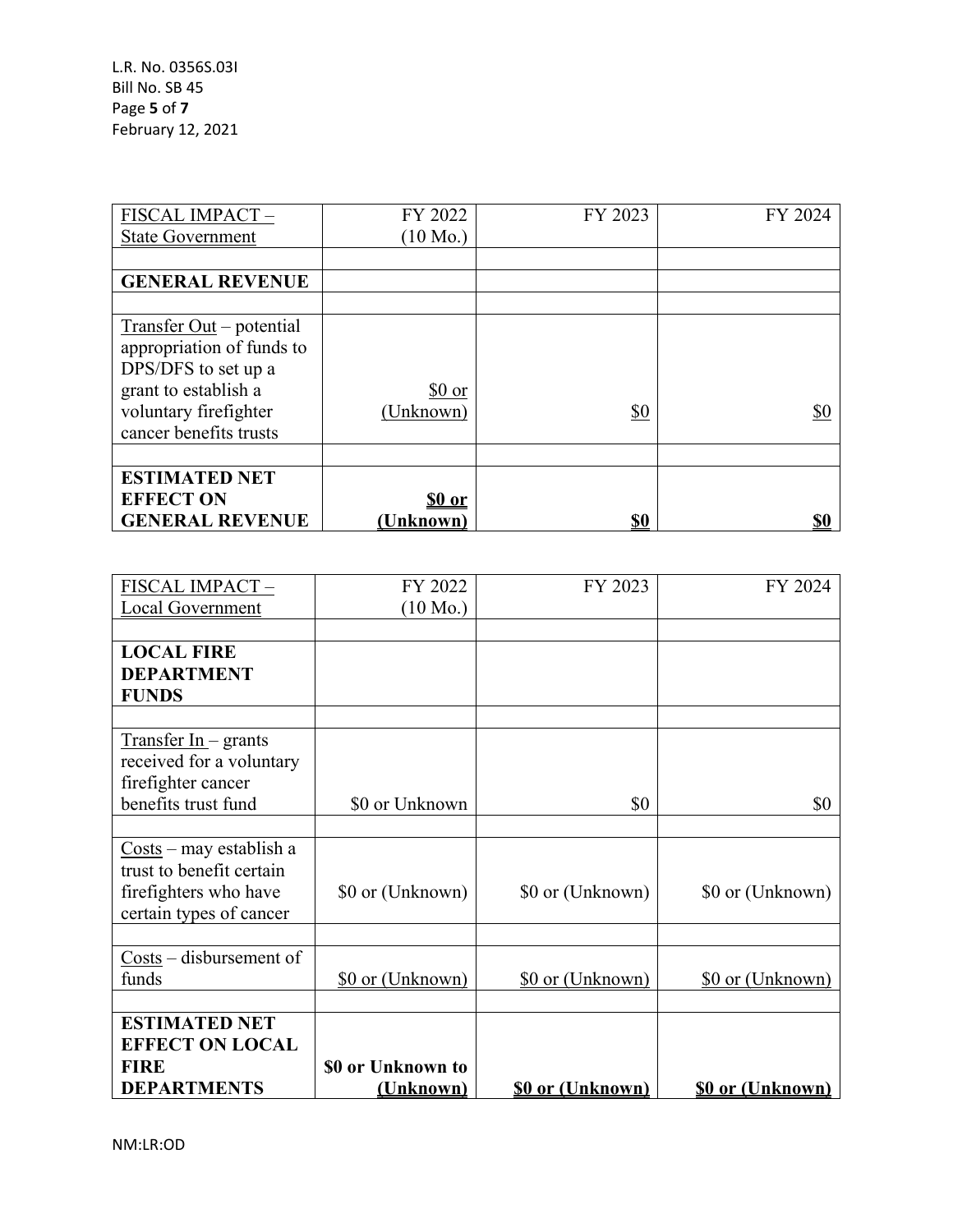L.R. No. 0356S.03I Bill No. SB 45 Page **6** of **7** February 12, 2021

# FISCAL IMPACT – Small Business

No direct fiscal impact to small businesses would be expected as a result of this proposal.

### FISCAL DESCRIPTION

This act also allows for the creation of a Voluntary Firefighter Cancer Benefits Trust. Under the act, any municipality or special district that employs firefighters who meet certain qualifications may make contributions to a Voluntary Firefighter Cancer Benefits Trust. The board of trustees of any trust created for the purposes of this act is subject to the Sunshine Law. The trust is then required to make payments to covered individuals based upon the type of cancer with which the covered individual was diagnosed. The maximum amount that may be paid out from the trust for a particular cancer diagnosis in a covered individual is \$249,000. Benefits may be reduced by 25% if the covered individual used a tobacco product within the 5 years immediately preceding the cancer diagnosis.

Any trust created for the purposes of this act may accept or apply for grants or donations from any private or public source. Furthermore, any such trust may apply for grants from the state fire marshal. This provision expires June 30, 2022.

This legislation is not federally mandated, would not duplicate any other program and would not require additional capital improvements or rental space.